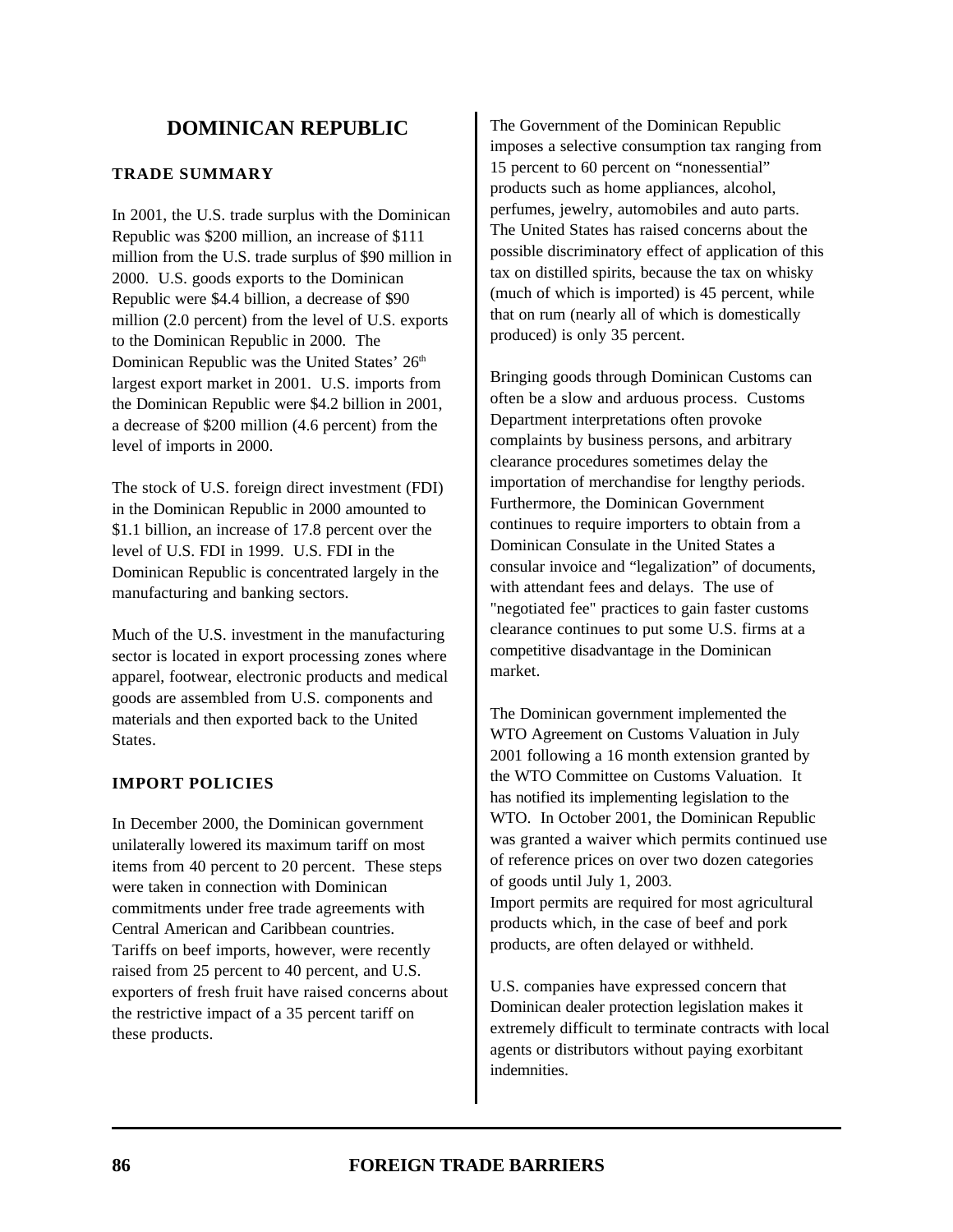# **DOMINICAN REPUBLIC**

## **STANDARDS, TESTING, LABELING AND CERTIFICATION**

The Dominican Republic generally accepts U.S. certifications and standards. U.S. agricultural exports are sometimes subject to sanitary and phytosanitary measures that appear to be arbitrarily enforced and not based on science.

### **GOVERNMENT PROCUREMENT**

There is no explicit "buy national" policy; however, government procurement is often conducted without the benefit of open bidding. The processes by which contractors and/or suppliers are chosen are often opaque. The Dominican Republic is not a signatory of the WTO Agreement on Government Procurement. The U.S. has raised concerns regarding the Dominican Republic's lack of cooperation in the WTO Working Party on Transparency in Government Procurement. As a result of these concerns, the U.S. has suspended a waiver of "Buy America Act" provisions which had previously been applied to the Dominican Republic.

### **EXPORT SUBSIDIES**

The Dominican Republic does not have aggressive export-promotion schemes other than the exemptions given to firms in the free trade zones. A tax rebate scheme designed to encourage exports is considered a failure and is usually avoided by exporters.

# **INTELLECTUAL PROPERTY RIGHTS (IPR) PROTECTION**

Dominican law does not provide adequate and effective protection of intellectual property rights, in apparent contravention of international

standards such as the WTO Agreement on Trade-Related Aspects of Intellectual Property Rights (TRIPS). Concerns exist with respect to both the copyright and patent regimes, as well as enforcement. The Dominican Republic was placed on the USTR Special 301 Priority Watch List in 1998, where it has remained to date due to continuing concerns about the apparent lack of TRIPS-consistent laws, and inadequate enforcement against piracy and counterfeiting.

### **Patents**

Patent legislation passed in 2000 appears to fall considerably short of the requirements of TRIPS in several areas including inappropriate limitations on what inventions may be patented, and overly broad provisions related to compulsory licensing. Enforcement against patent infringement, especially concerning pharmaceuticals, remains a problem. The Dominican government has pledged to bring its intellectual property regime up to TRIPS standards, and the United States and Dominican governments have held consultations on these matters.

### **Copyrights**

Despite a new, TRIPS-compliant copyright law passed in 2000 and some improvement in enforcement activity, piracy of copyrighted materials is still widespread. Video and audio recordings and software are being copied without authorization despite the government's efforts to seize and destroy such pirated goods. Some television and cable operators are re-broadcasting signals without compensating either the original broadcaster or the originator of the recording. The Motion Picture Association of America estimates that losses to the U.S. motion picture industry due to audiovisual piracy in the Dominican Republic exceed \$2 million per year.

### **Trademarks**